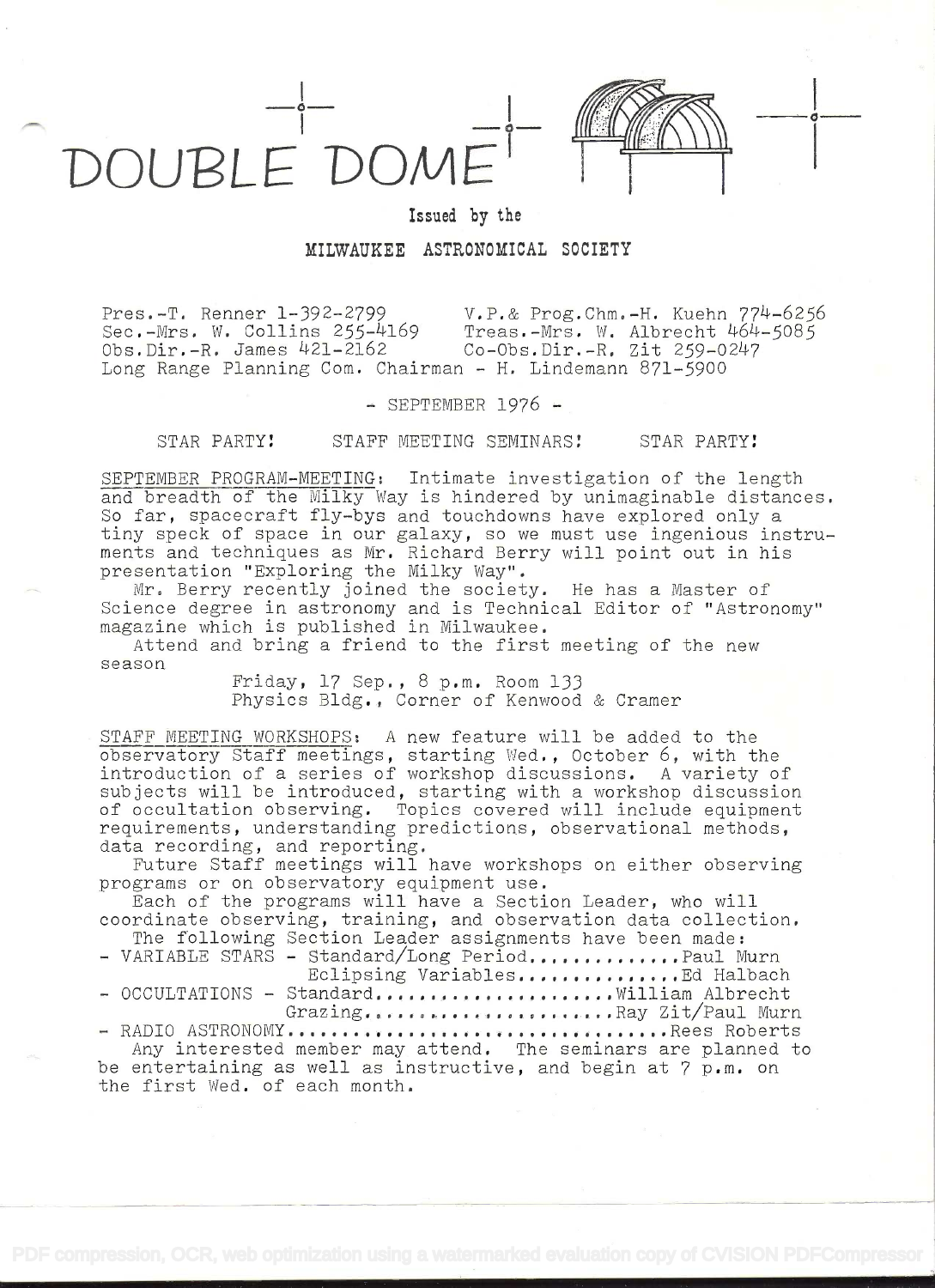RADIO ASTRONOMY PROGRAM BEGINS! The society has recently received a ten foot parabolic dish which is now stored at the observatory. <sup>A</sup>section on radio astronomy now exists under the able leadership of Rees Roberts. Any member interested is invited to a meeting with Mr. Roberts and Robert James Sat., 18 Sep., 7 p.m., at the observatory to discuss possible radio astronomy programs.

The dish was donated mainly through the efforts of Rees Roberts. It was transported to the observatory from the Slinger, Wisconsin area by the Wisconsin Electric Co. The Electric Co. contact was made by Harvey Lindemann. The Milwaukee Astronomical Society is very pleased with this generous offer.

YOU'RE INVITED TO A PARTY! A star party has been planned for<br>members and their families Sat.. 2 Oct., at the observatory. Bring members and their families Sat., 2 Oct., at the observatory. your telescope or use society equipment.<br>The party starts at sunset so come early. Dress warmly.

There'll be plenty of hot coffee and perhaps something for dunking!

DUES: It's the start of a new year for your society and Treasurer  $\overline{\text{A}$ nne Albrecht is ready to collect dues! Lest you've forgotten,<br>Individual Memberships are \$20

Family Plans are \$20 plus \$1 for each additional member Non-Residents \$15

Juniors under 16 as of 1 Sep.  $76, $12.50$ 

Founder Members \$7.50

Please remit to Mrs. Anne Albrecht, 5648 N. 34 St., Milw., Wis. 53209 (464-5085). You may also pay at the September meeting.<br>Contributions to the 25" TELESCOPE fund will be welcome.

- NEW MEMBERS: Welcome additions to the society's roster are:<br>- MR. & MRS. RICHARD BADZINSKI AND VANESSA, Oak Creek; photography,<br>nebulae.<br>- MICHAEL CAIN, Milwaukee; general astronomy.<br>- JOHN DINGES AND SHARON, Oconomowoc; S
- 
- 
- general astronomy.<br>- DANIEL FROMM AND JOSEPH, Shorewood; Joseph is interested in planet moons, deep sky objects, and photography.<br>- THOMAS GOMBAS, Franklin; double stars and planets.<br>- VICTOR KLEIN, West Allis; planets, deep space, photography.<br>- PAUL SMITH, Menomonee Falls; nebulas, galaxies, photogra
- 
- 
- 
- 
- 

- MEETINGS:<br>- Fri., Sept. 17 September General Program-Meeting. Members and<br>guests welcome. 8 p.m. at UWM Engrg. Bldg. Room 133.
- Sat., Sept. 18 Radio Astronomy Section Meeting. 7 p.m. at the observatory.
- Fri., Sept.  $24$  Board of Directors. Board members will meet at  $7:30$  p.m. at the observatory.
- Sat., Oct. 2 Star Party, sunset until? All members welcome.<br>- Wed., Oct. 6 Staff, 7 p.m. at the observatory. All members
- welcome.